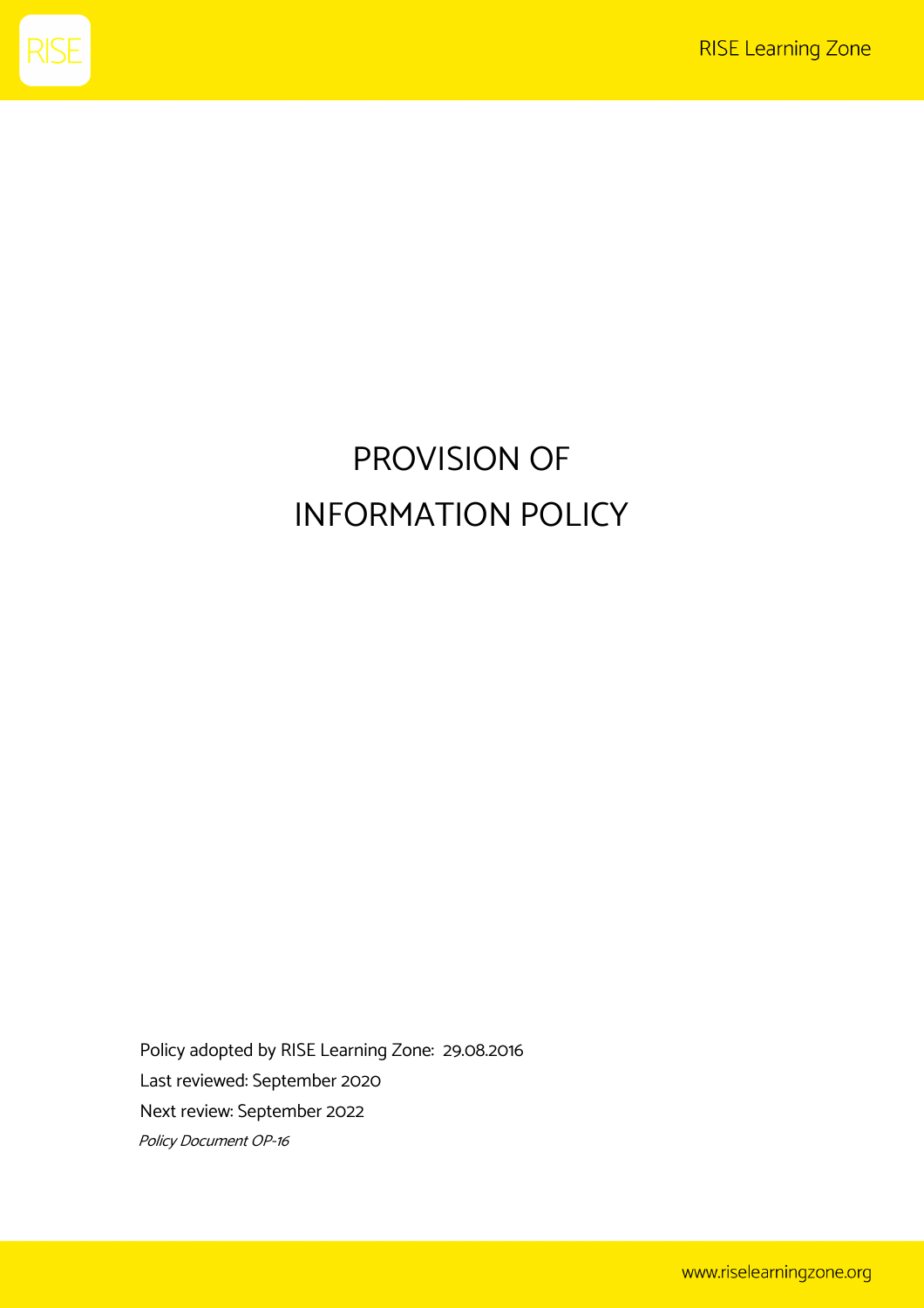## RISE LEARNING ZONE PROVISION OF INFORMATION POLICY

## **Purpose**

This policy reflects RISE approach in relation to the provision of information to official bodies under statutory obligations, notwithstanding Data Protection (OP-06) and confidentiality clauses in other policies including, but not limited to, OP-01 Safeguarding & Child Protection; OP-09 Recruitment & Selection; OP-09a Disclosure & Barring Service; SP-04 Complaints Against The Provision; and SP-10 Admission Policy & Procedure.

## **Policy**

The following information shall be provided to parents of pupils and parents of prospective pupils, and on request to the Chief Inspector, the Secretary of State or an independent inspectorate:

- Particulars of the arrangements for meeting safeguarding standards, which shall be available on the RISE website and held in hard copy on the RISE premises
- Copies of reports of inspections under sections 108 or 109 of the 2008 Act, if provided to the organisation, which shall be maintained on the RISE website and held in hard copy on the RISE premises; and will be sent to parents of each registered pupil if advised to do so by the body who conducted the inspection
- An annual written report of each registered pupil's progress and attainment in the main subject areas taught (provided only to the parents of the individual and to inspectorates)
- Any information reasonably requested in connection with an inspection under section 109 of the 2008 Act which is required for the purpose of the inspection will be provided to the inspectorate, who will be given access to the schools admission and attendance registers